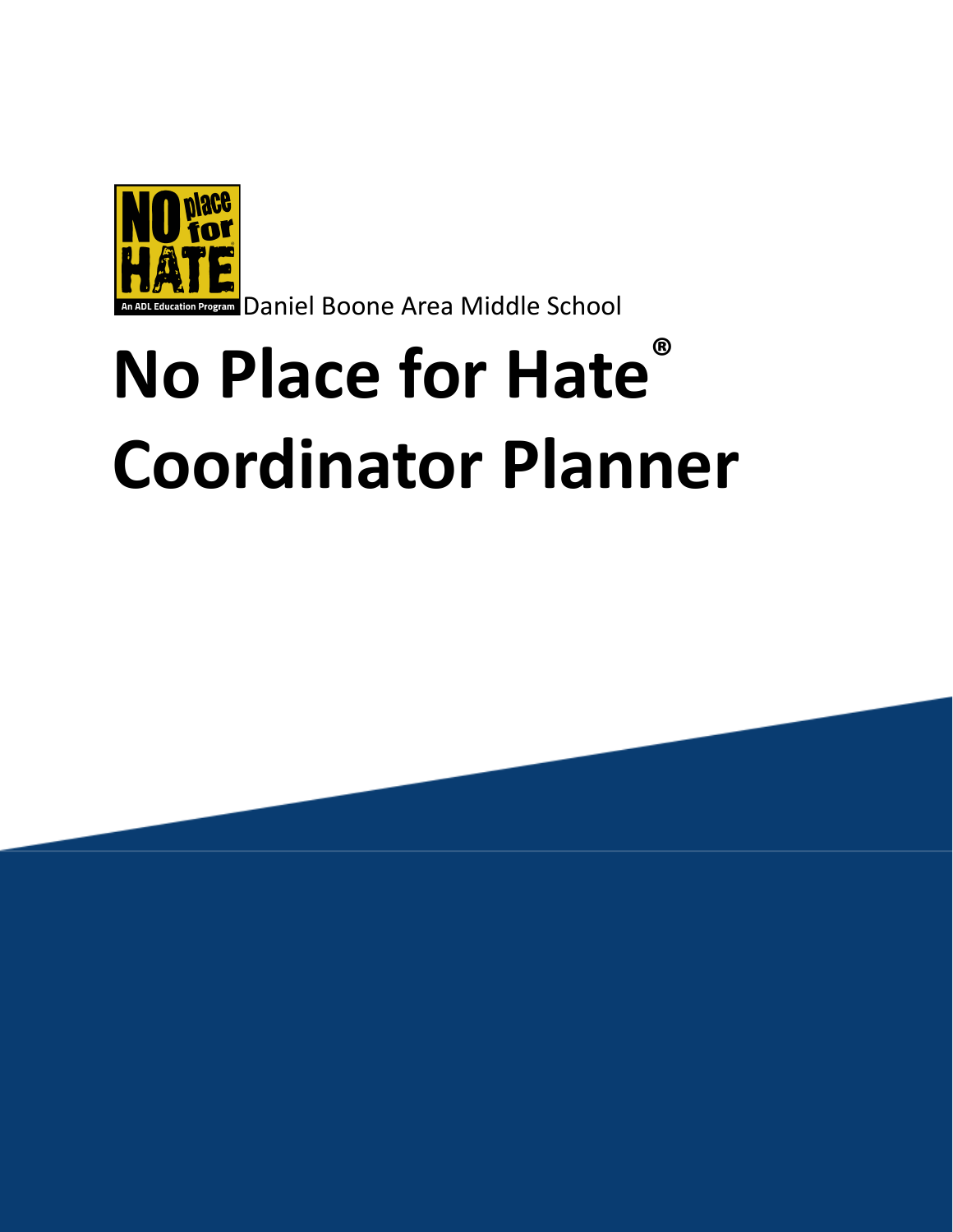#### **Reflections (required for designation)**

- **1. Please list your committee members with first name and role at the school (e.g., student, administrator, etc.)? Val Thompson and Melanie Wiest: teachers Jenny Rexrode and James Towers: Administrators Mykaliah, Steven, Joey, Eliza, Reina, Abby, Bre, Harrison, Anthony, Max, Blake, Hailey, Lily, Rithu, Owen, Anthony B., and Aiden: Students**
- **2. How often did your committee meet throughout the year? By March 16 we had met 5 times, with more meetings scheduled.**
- **3. On a scale of 1-10, how engaged were your committee members throughout the year? If below a 9, how can you increase this rating next year? 7: We can have more meetings like our last two throughout the year. The last two were more engaging, with students feeling more comfortable with each other and speaking more freely. We also gave the students more voice/choice in the last two, which was good. With them staying together next year, they should continue to be more open to speaking.**
- **4. Were the student committee members the primary drivers of the activities with primary accountability when possible? If not, what changes can you make to allow students to take more ownership of the activities next year? Similar to the last answer, our students were more involved when they were given more opportunity to plan activities. In the beginning the adults primarily planned things and got feedback after the fact. When we switched it, partially because we realized we needed to in order to be a NPFH, they were the only drivers of the activities with our support and guidance when we felt they needed some.**
- **5. Did each committee member have a specific role? If not, how can you divide up the work so everyone has something for which they are responsible next year?**
- **Students spoke freely in the meetings. There were definitely some who had a greater voice than others, so it was necessary to speak to some by name to get them to share their ideas. I think putting them in smaller groups to talk and have a leader in each group or assign jobs in each small groups (one could record their ideas and one report out) would give them more voice. Then, when we decide on activities, the groups could each take responsibility for an activity.**

**6. What challenges currently exist in maintaining a strong and focused committee?** There will be changes since the 8th graders will leave us for the 20-21 school year. We will welcome new sixth graders to the group next year,so I would say doing some icebreaker activities to bring them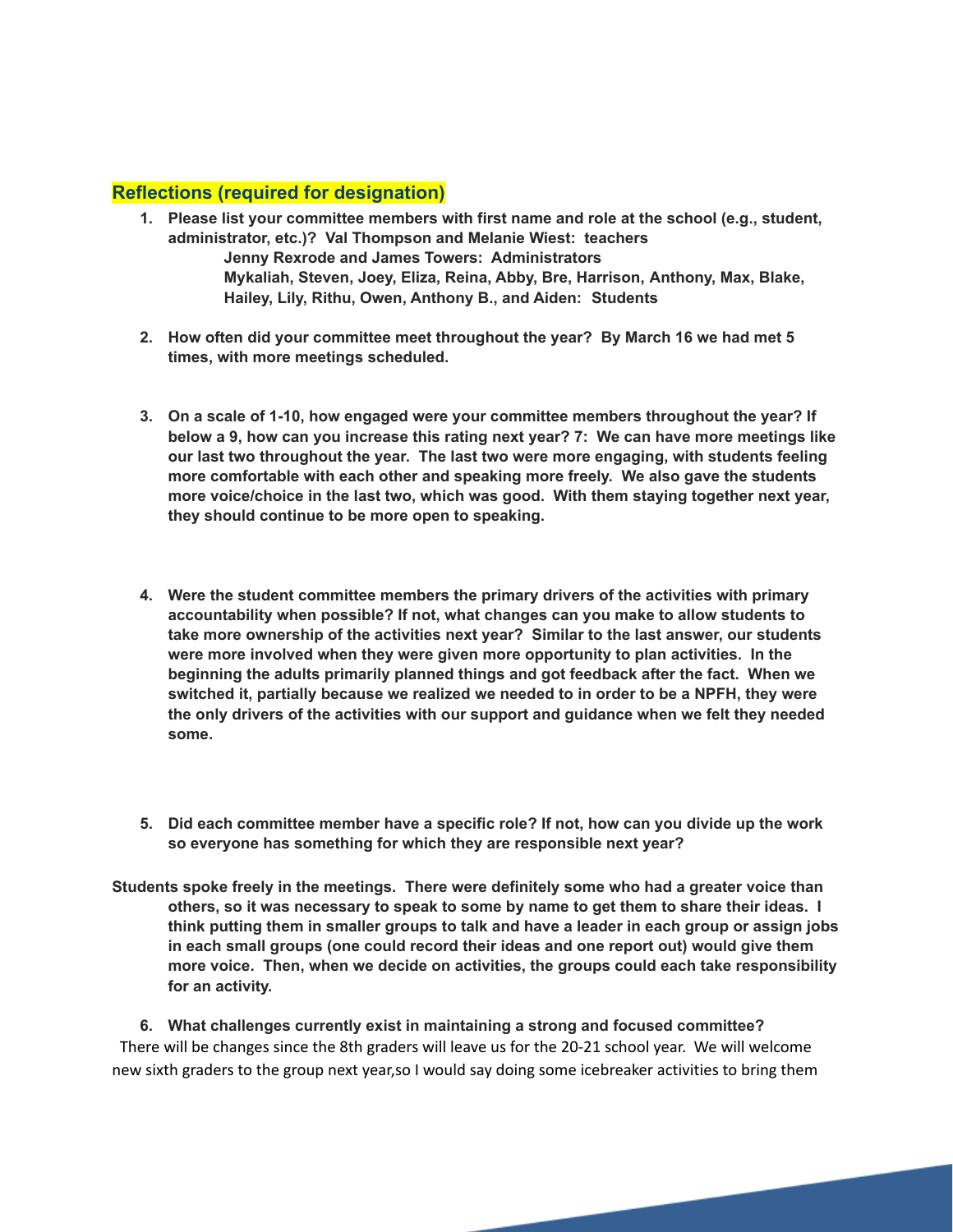into the group is important. The other thing is just making sure we are including a diverse group of students. If it's not, then we risk not providing what is needed for our students.

#### **7. What actions can be taken to address these challenges in the future?**

Ice-breaker activities, more activities (we are addressing this by adding more time into the schedule for clubs, Olweus, NPFH activities). Also, obtaining more feedback from students as we complete activities, making sure the students are feeling like we are addressing the concerns in the building well.

#### **8. What worked really well that you want to replicate for future No Place for Hate activities/tasks?**

Giving the students in the group a voice and giving them "homework" for next time. Using ADL lesson plans as activities was great. We got good feedback from that.

### **Comments from the ADL:**

# **Signing the No Place for Hate ® Pledge**

Signing the No Place for Hate Pledge is an opportunity for students and staff to express their commitment to creating a school where everyone feels valued and students can thrive academically and socially. This commitment will serve as the foundation for every No Place for Hate meeting and activity throughout the school year, reminding students, staff and family members what their role is in helping to create an inclusive school community. Therefore, we recommend that the Pledge signing happen in the first three months of the school year. Use these questions to help you figure out the most creative and effective way to get the greatest number of signatures possible that can be displayed in a public space.

#### **Building the Pledge Signing Team**

**1. Who will be responsible for planning and implementing the school-wide Pledge Signing?**

#### **Getting Creative**

- **1. What are some creative ways to sign the pledge (e.g., creating a large banner that features the pledge, etc.)?**
- **2. How will you introduce the pledge to students in a way that inspires them to sign the pledge? Staff? Family Members?**

#### **Logistics**

**1. When and where will the pledge-signing take place?**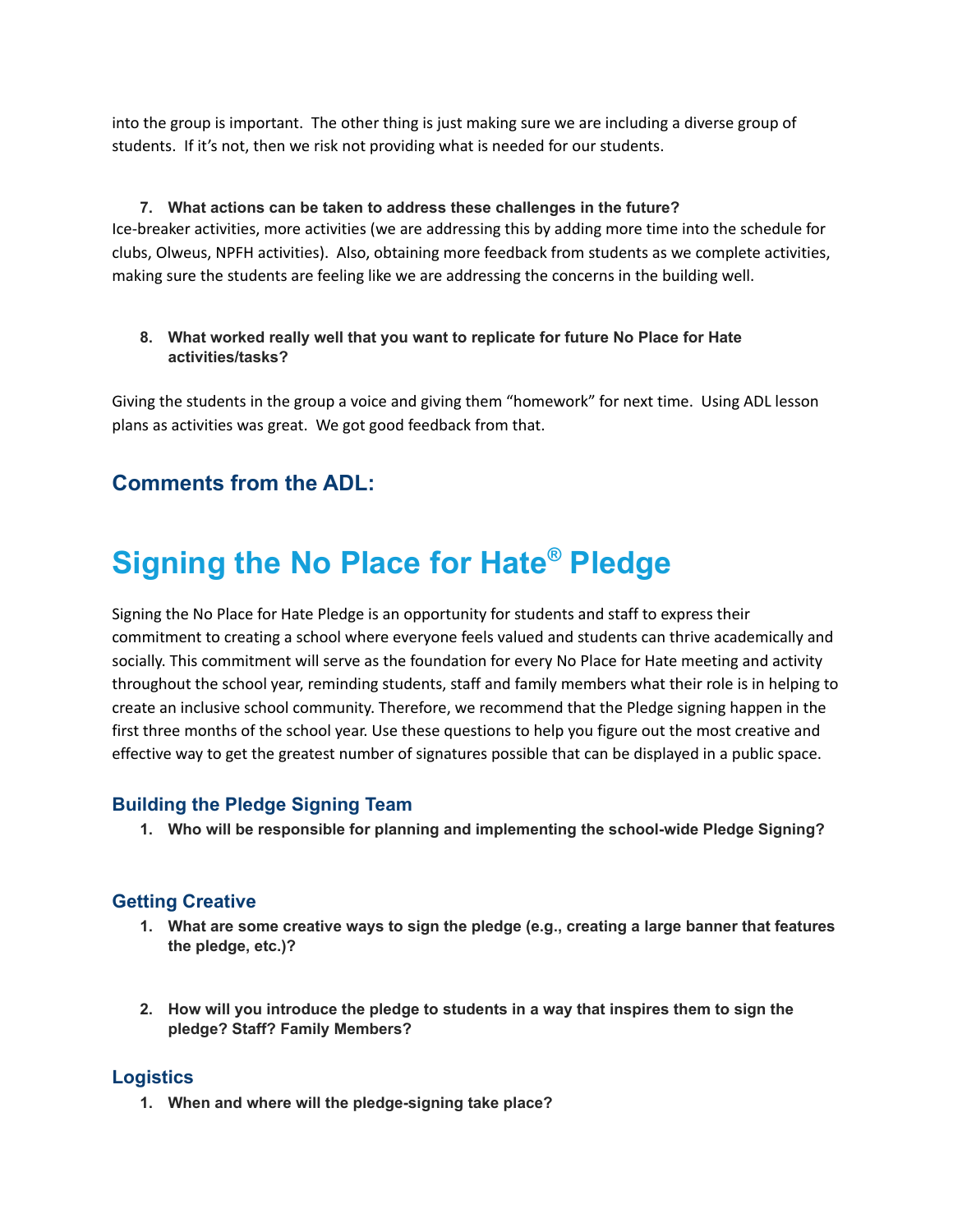**2. What materials do you need to make your pledge signing successful?**

#### **Reflections (required for designation)**

**1. What percentage of the student body signed the pledge? Staff? Family members?** The link to the jamboard is here

[https://jamboard.google.com/d/1YqSSxZP5g4RLBxCprbx5br\\_R4Qci5F7GjSbWC\\_pK19U/edit?usp](https://jamboard.google.com/d/1YqSSxZP5g4RLBxCprbx5br_R4Qci5F7GjSbWC_pK19U/edit?usp=sharing) [=sharing](https://jamboard.google.com/d/1YqSSxZP5g4RLBxCprbx5br_R4Qci5F7GjSbWC_pK19U/edit?usp=sharing)

- This worked somewhat; it was difficult to allow all middle school students to be editors with a program we had never used before. Some students' and families' names ended up being removed when new students added theirs. In the first few days, I would say we had around 20% of our student body, along with much of the faculty and a few families who signed. This is a smaller number. So, we then agreed to the pledge in our team meetings, which we had via Zoom meetings on June 1 or 2nd. There was anywhere from 25-75% participation, depending on the number of students who attended the Zoom meeting. We had 100% teacher participation in that method.
- **2. What worked well with the planning and implementation of the pledge signing event?** The jamboard was nice because kids could be creative and post messages of kindness. The Zoom meeting participation was nice because they could hear it being recited and know exactly what they were agreeing to do. The pledge was originally on page 1 of the Jamboard but it got covered with post-its from students who didn't know how to advance the board to other pages.
- **3. What challenges, if any, existed when planning and implementing the pledge signing event? Students did not know how to use the Jamboard, so many didn't know that it had multiple pages and they covered each other's signatures on page 1. Once students started to realize that, they put them on other pages, but getting those who had already signed to get back on and do it again was difficult. The Zoom meetings were on the last two days of school, so not all students were able to participate, and some students did not like using Zoom or may not have been able to.**
- **4. What might you do differently the next time you plan a pledge signing event?**

It will definitely be in person! It will be more of a ceremonial event tied to an activity we are doing as a school. I thought the idea of doing it later in the year after educating our students and doing activities and facilitating discussion all year was a good one, except for the pandemic! We may try to do it earlier on, just in case!

# **Activity Development and Implementation**

No Place for Hate activities are the drivers of change. Whether you choose to use activities that your school has implemented in the past or decide to create new activities, the whole school should be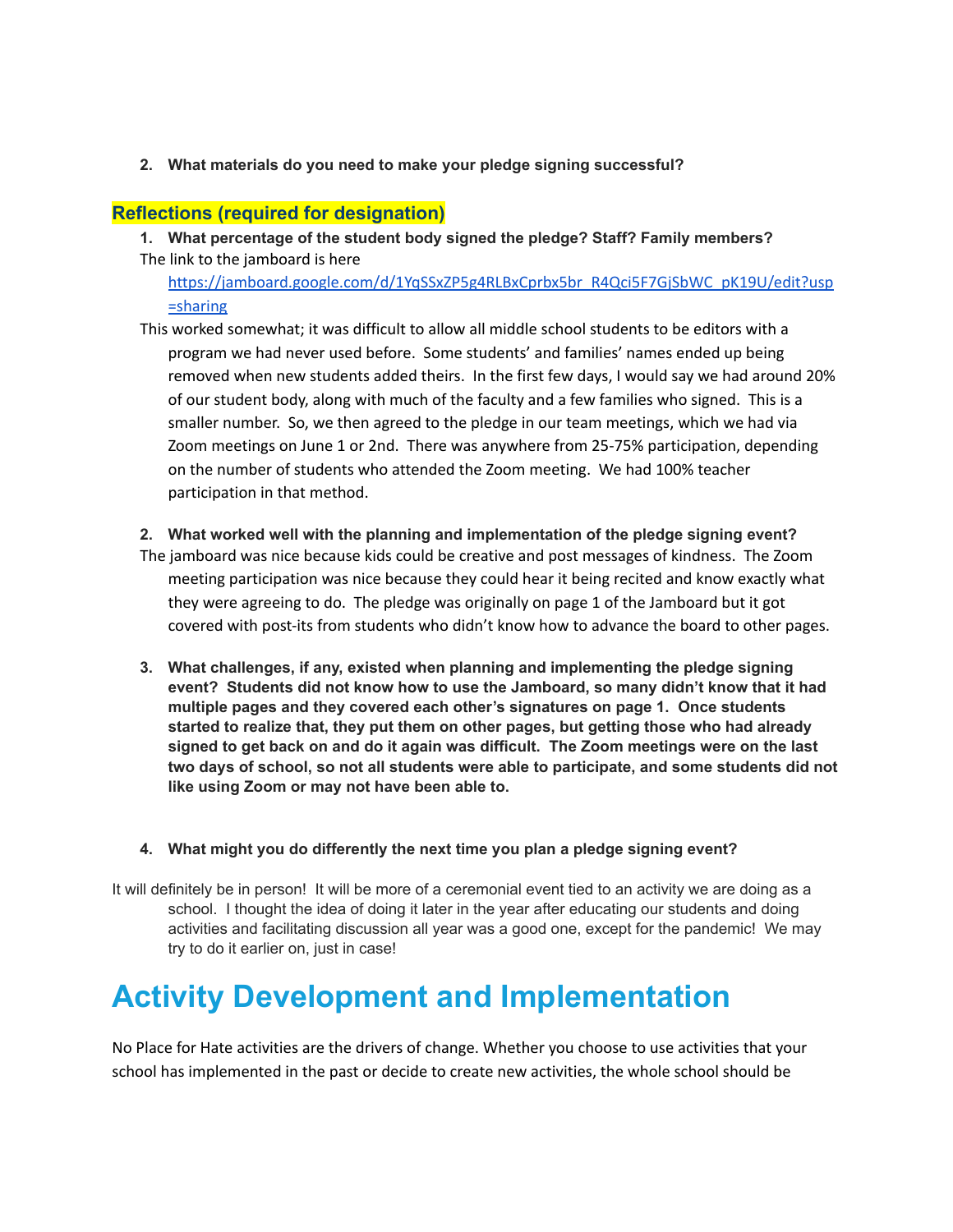impacted and have an opportunity to engage in discussion around the topic(s) covered by the activity. See page 9 of the Handbook for a complete list of activity guidelines.

Below is a series of questions to help guide you through the activity development and implementation process. Please refer to page 11-17 of the No Place for Hate ® Coordinator Handbook and Resource Guide for some considerations when developing your school's No Place for Hate activities. You will also find sample activities beginning on page 18 of the handbook.

## **Activity 1**

#### **Team**

**1. Who on your committee is responsible for planning and implementing Activity 1?**

#### **Description**

- **1. What is the name of the activity?**
- **2. When will you implement the activity?**
- **3. What are the learning objectives of this activity (e.g., to provide students with tools to address bullying behavior when they see it, to increase awareness around the issue of xenophobia and how it shows up in our school, etc.)?**
- **4. How will you achieve these learning objectives?**
- **5. Will the activity** (check all that apply)**:**
- $\Box$  Address school-based issues?
- $\Box$  Have a school-wide impact?
- $\Box$  Focus on inclusivity and community?
- $\Box$  Promote respect for individual and group differences?
- $\Box$  Involve students in the planning and implementation?
- $\Box$  Involve active learning?
- $\Box$  Involve student discussion?
	- **6. How can you turn any unchecked box in question five to a checked box?**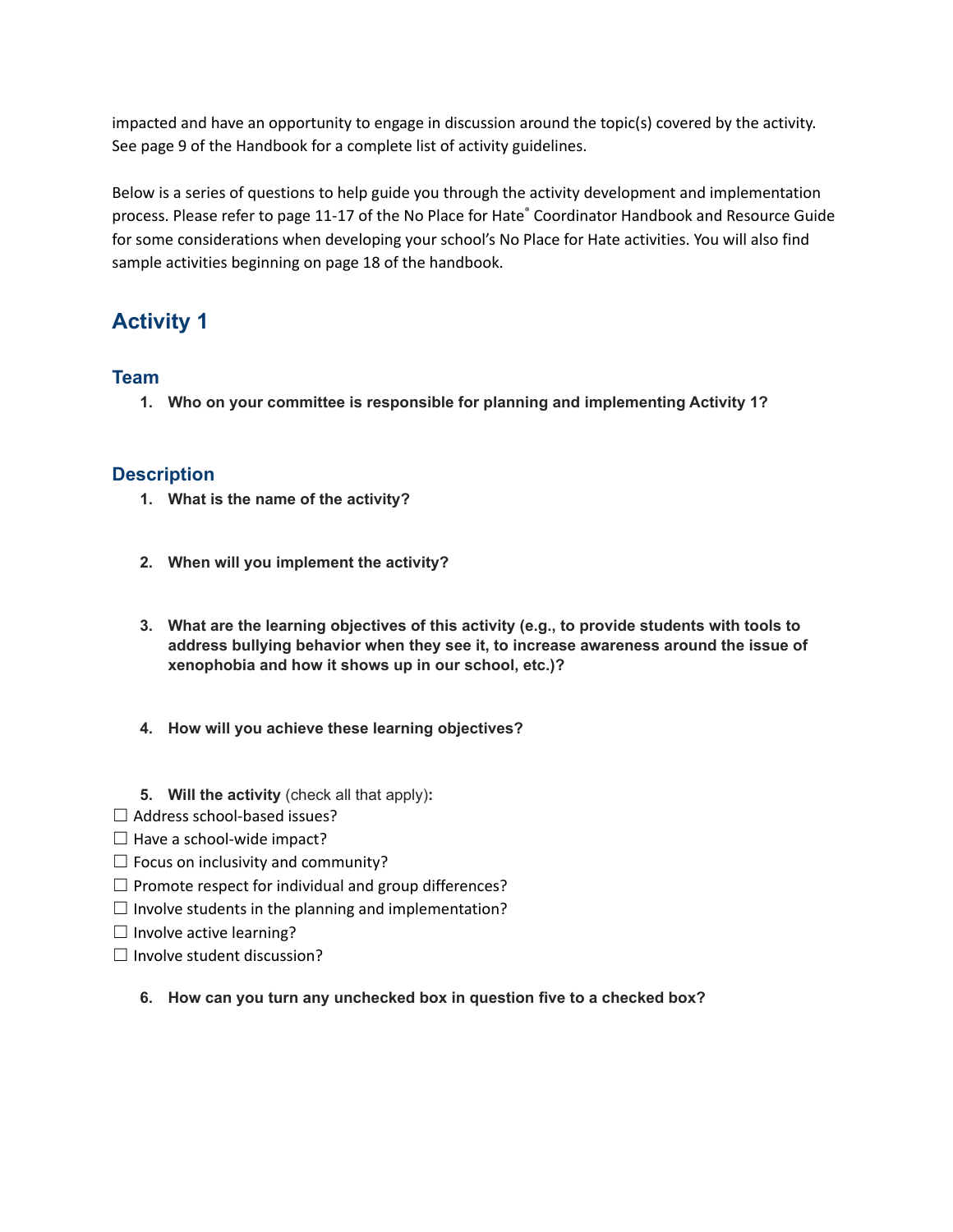#### **Logistics**

- **1. What resources do you need to implement this activity (e.g., videos, books, speakers, etc.)?**
- **2. What are the specific tasks that need to be completed in order to implement this activity?**
- **3. What is the timeline for completing these tasks?**
- **4. What permissions/support do you need to make this activity a reality (e.g., teacher buy-in, principal support, etc.)? How will you get this permission/support?**

#### **Reflections (required for designation)**

- **1. What is the name of the activity? Physical Bullying poster**
- **2. When was the activity implemented? Beginning of March, beginning March 10**
- **3. What were the goals/learning objectives of this activity? Students identified that people making fun of others based on their looks and clothes was a big problem. This was to bring awareness to that and incorporate something they enjoy and a contest element into it, which the student group wanted.**

**4. Did this activity meet the learning objectives? Why or why not?**

Yes. Students were creating posters and displaying them around the building. They also began the activity by watching two videos about some boys who donated clothes to another boy and then were honored by Will Smith. They like when we incorporate a video into their activity.

**5. Please indicate with a yes or no whether the activity met the following criteria (for any "no," please explain why):**

Address school-based issues? yes Have a school-wide impact? yes Focus on inclusivity and community? yes Promote respect for individual and group differences? yes Involve students in the planning and implementation? yes Involve active learning?yes Involve student discussion?yes

#### **6. Would you do this activity again? Why or why not?**

Yes, I think this is valuable for any topic that students share is a concern. It allows students to work together and share their talents.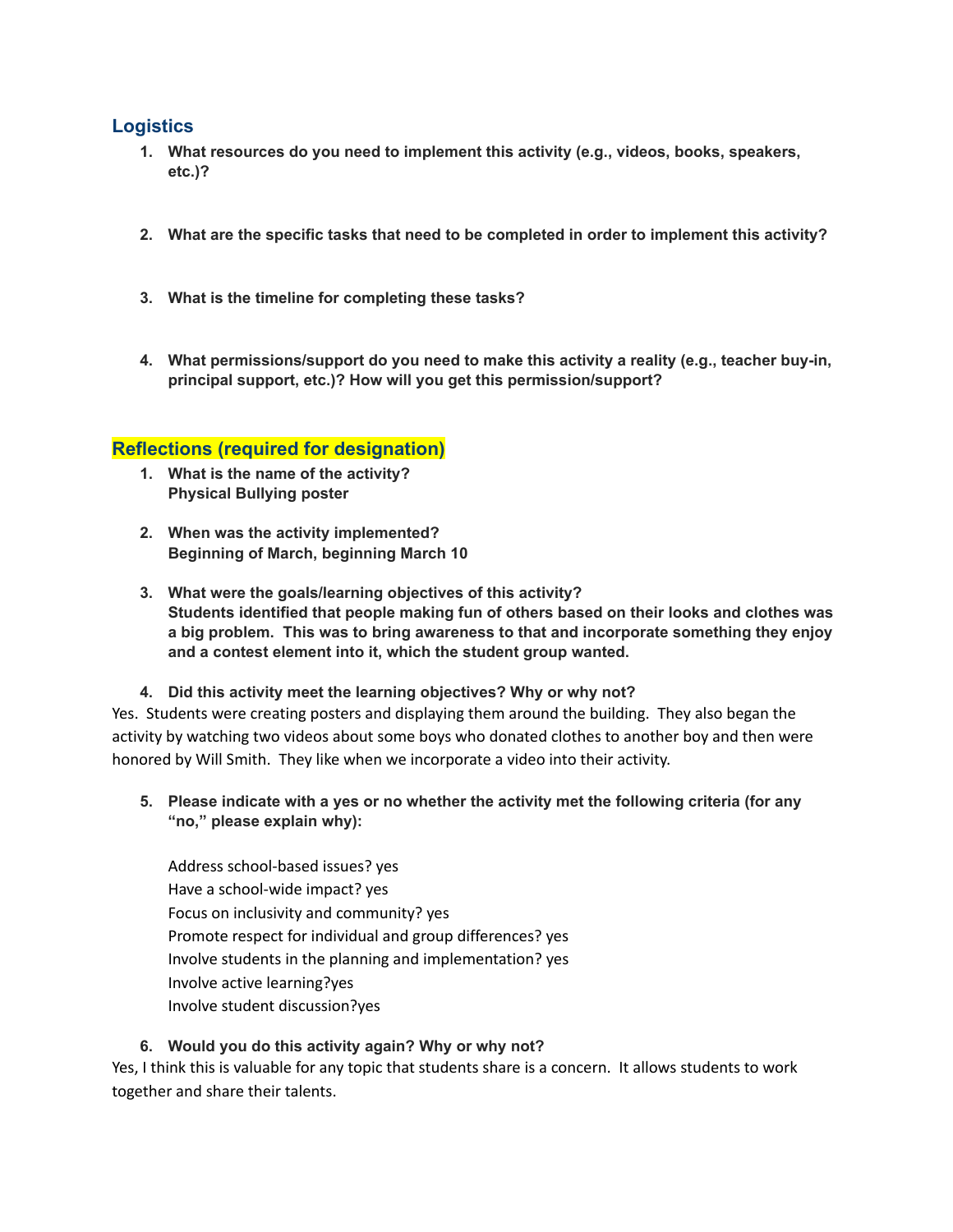**7. What changes would you make to this activity in the future, if any?** I would possibly change the concern they are addressing, based on feedback

### **Activity 2**

#### **Team**

**1. Who on your committee is responsible for planning and implementing Activity 2?**

#### **Description**

- **1. What is the name of the activity?**
- **2. When will you implement the activity?**
- **3. What are the learning objectives of this activity (e.g., to provide students with tools to address bullying behavior when they see it, to increase awareness around the issue of xenophobia and how it shows up in our school, etc.)?**
- **4. How will you achieve these learning objectives?**
- **5. Will the activity** (check all that apply):
- $\Box$  Address school-based issues?
- $\Box$  Have a school-wide impact?
- $\Box$  Focus on inclusivity and community?
- $\Box$  Promote respect for individual and group differences?
- $\Box$  Involve students in the planning and implementation?
- $\Box$  Involve active learning?
- ☐ Involve student discussion?
	- **6. How can you turn any unchecked box in question five to a checked box?**

#### **Logistics**

- **1. What resources do you need to implement this activity (e.g., videos, books, speakers, etc.)?**
- **2. What are the specific tasks that need to be completed in order to implement this activity?**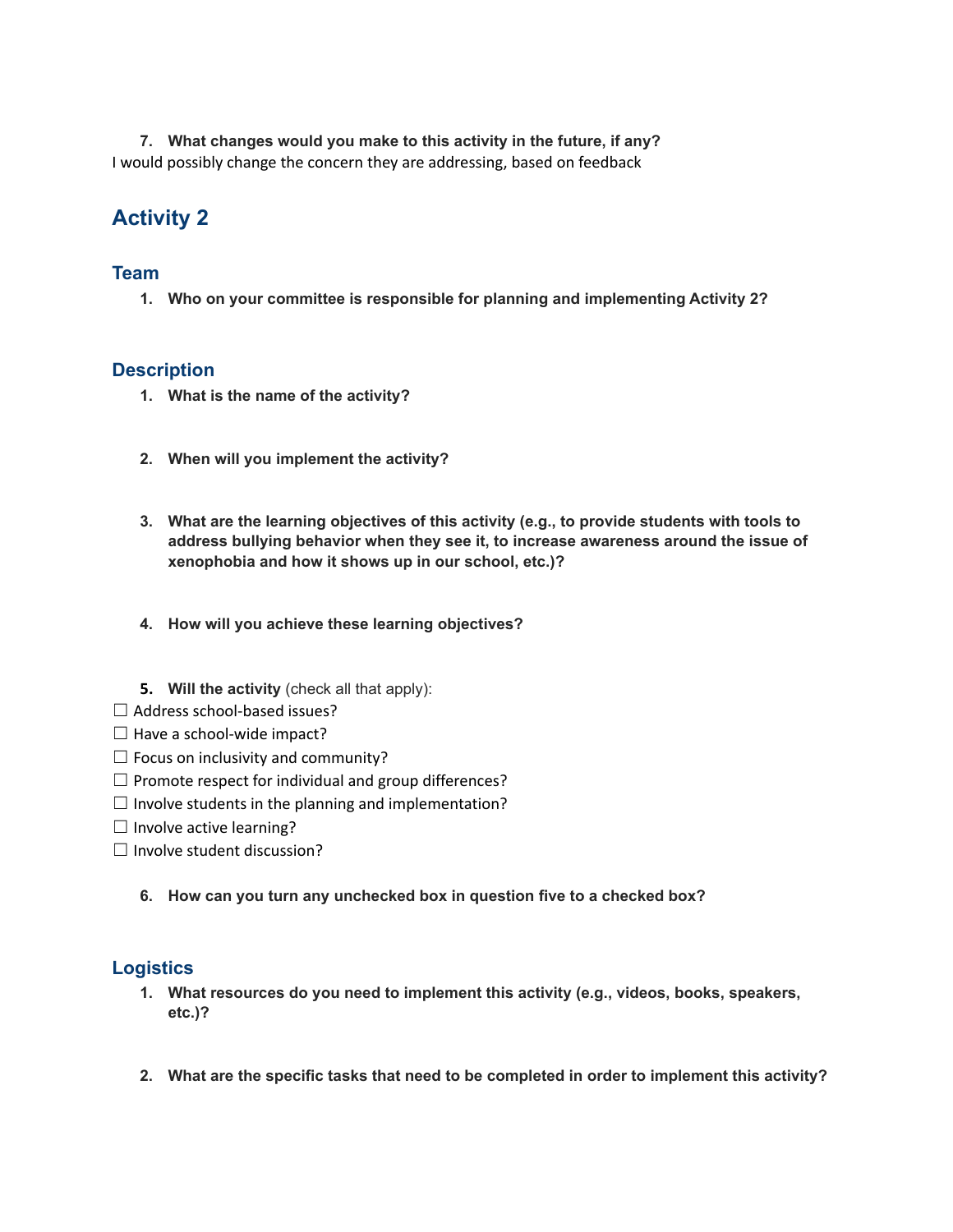- **3. What is the timeline for completing these tasks?**
- **4. What permissions/support do you need to make this activity a reality (e.g., teacher buy-in, principal support, etc.)? How will you get this permission/support?**

#### **Reflections (required for designation)**

- **1. What is the name of the activity? Understanding Differences**
- **2. When was the activity implemented? In January, through a team meeting format**
- **3. What were the goals/learning objectives of this activity? Students learned about things that made them different-they all have differences. Autism, allergies, physical disabilities, anxiety, and some other concerns.**
- **4. Did this activity meet the learning objectives? Why or why not?**

Yes, students were educated on what these things mean and how we can support each other. Students were able to ask questions and discuss.

**5. Please indicate with a yes or no whether the activity met the following criteria (for any "no," please explain why):**

Address school-based issues? Yes Have a school-wide impact?yes Focus on inclusivity and community? yes Promote respect for individual and group differences?yes Involve students in the planning and implementation? yes Involve active learning?yes Involve student discussion?yes

#### **6. Would you do this activity again? Why or why not?**

Yes. It is important that students understand that we all have challenges and we need to accept everyone.

**7. What changes would you make to this activity in the future, if any?** We would do a bigger follow-up than what we did. Students discussed in their homerooms after the team meeting with me. I think an activity or video to follow would have been more effective.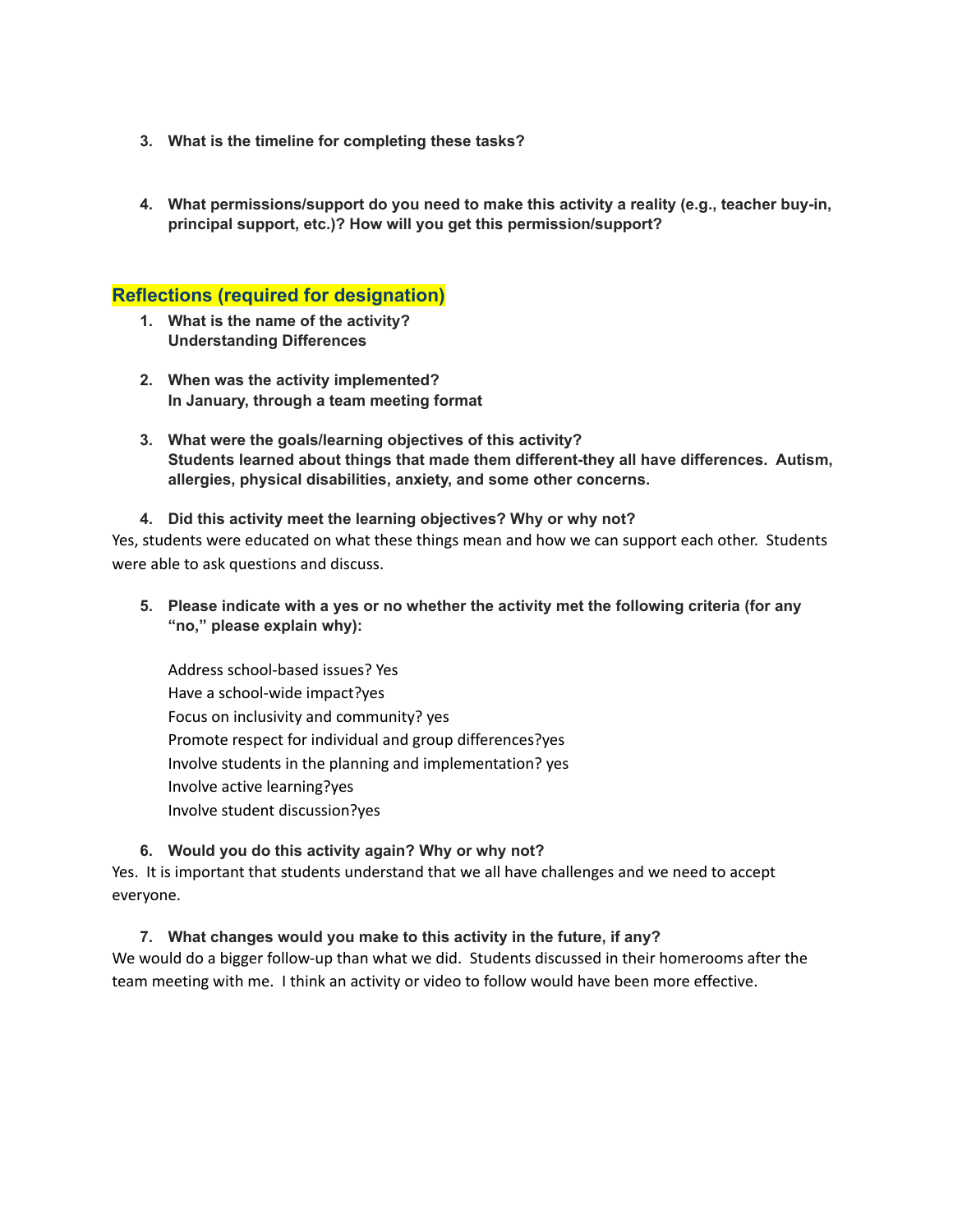**Activity 3 Please complete the Team, Description and Logistics section for designation if the activity will be held after April 1. PLEASE NOTE: Please complete the Reflections section after the activity is implemented as proof of completion. ADL reserves the right to revoke No Place for Hate designation status if you do not complete this section.**

#### **Team**

**1. Who on your committee is responsible for planning and implementing Activity 3?** Student group and Mrs. Rexrode

#### **Description**

**1. What is the name of the activity?** Best Buddies

**2. When will you implement the activity?**

**2020-21 school year. It may be mid-year because the Best Buddies group will be different and will need time to organize and be prepared for this activity.**

**3. What are the learning objectives of this activity (e.g., to provide students with tools to address bullying behavior when they see it, to increase awareness around the issue of xenophobia and how it shows up in our school, etc.)?**

To increase awareness around students with disabilities

**4. How will you achieve these learning objectives?**

Students who are part of the Best Buddies club will speak about their club and what they do. We will also include a short video to address the need to provide support and kindness. Students will then complete an art project in their homerooms to promote inclusivity.

- **5. Will the activity** (check all that apply)**:**
- $\Box$  Address school-based issues?yes
- $\Box$  Have a school-wide impact?yes
- $\Box$  Focus on inclusivity and community? yes
- $\Box$  Promote respect for individual and group differences?yes
- $\Box$  Involve students in the planning and implementation?yes
- $\Box$  Involve active learning?yes
- $\Box$  Involve student discussion?yes

#### **6. How can you turn any unchecked box in question five to a checked box?**

#### **Logistics**

**1. What resources do you need to implement this activity (e.g., videos, books, speakers, etc.)?**

Video, posterboard and other art supplies, depending on student group ideas.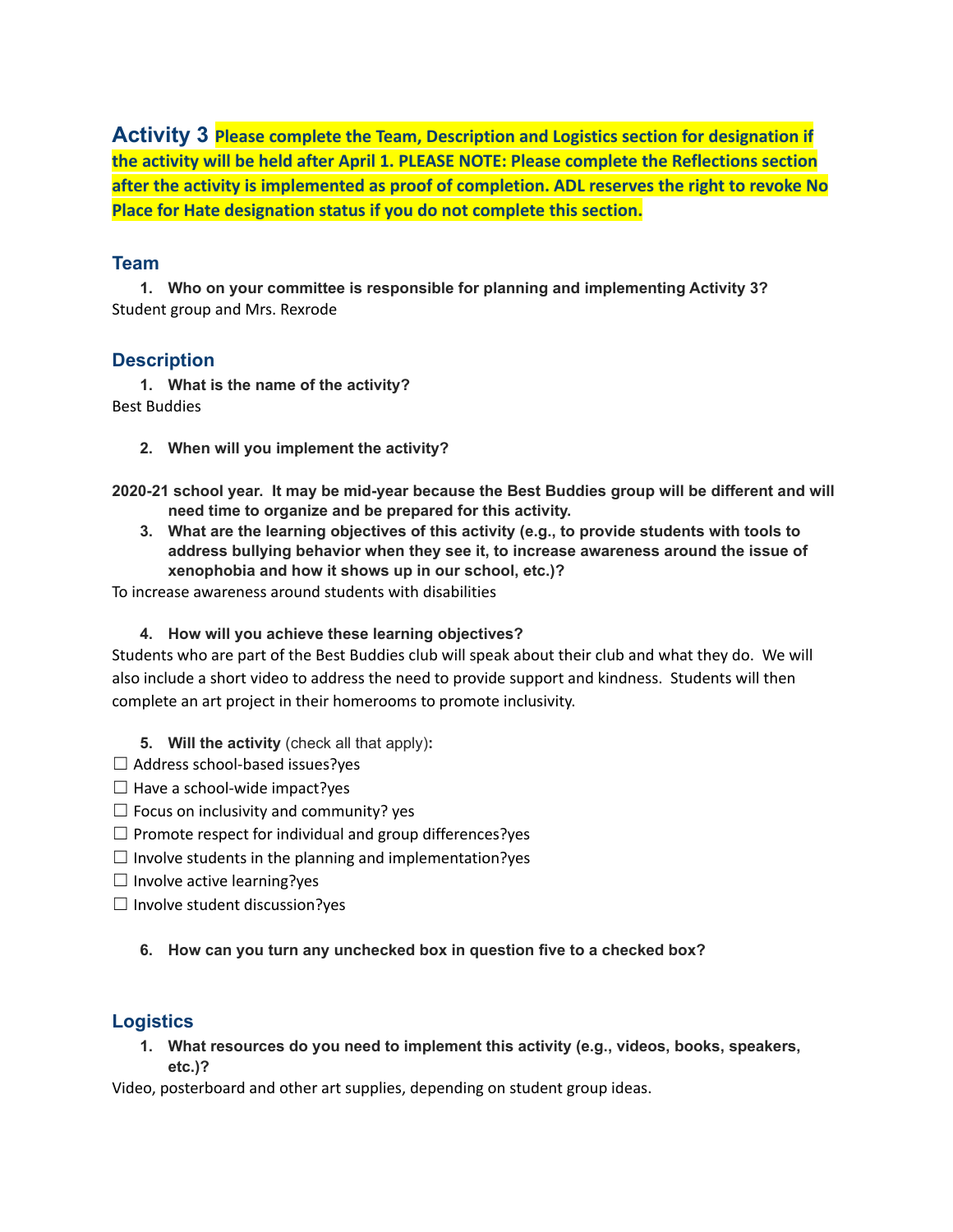**2. What are the specific tasks that need to be completed in order to implement this activity?** Small assemblies with our Best Buddies group, Gather art supplies after homerooms decide on their project, speaking to Best Buddies group to develop their presentation. Hanging/displaying art work after creation.

# **3. What is the timeline for completing these tasks?**

This will take about a month from start to finish

**4. What permissions/support do you need to make this activity a reality (e.g., teacher buy-in, principal support, etc.)? How will you get this permission/support?**

Mrs. Bentz (club advisor) needs to support the activity, and the school needs to support the time out of class to attend the small assemblies and to have time to complete in 8th period/club time.

**Reflections (required for designation if activity is completed before April 1st)**

- **1. What is the name of the activity? DBAMS celebrates inclusivity**
- **2. When was the activity implemented?**
- **3. What were the goals/learning objectives of this activity?**
- **4. Did this activity meet the learning objectives? Why or why not?**
- **5. Please indicate with a yes or no whether the activity met the following criteria (for any "no," please explain why):**

Address school-based issues? Have a school-wide impact? Focus on inclusivity and community? Promote respect for individual and group differences? Involve students in the planning and implementation? Involve active learning? Involve student discussion?

- **6. Would you do this activity again? Why or why not?**
- **7. What changes would you make to this activity in the future, if any?**

## **Additional Activities (optional)**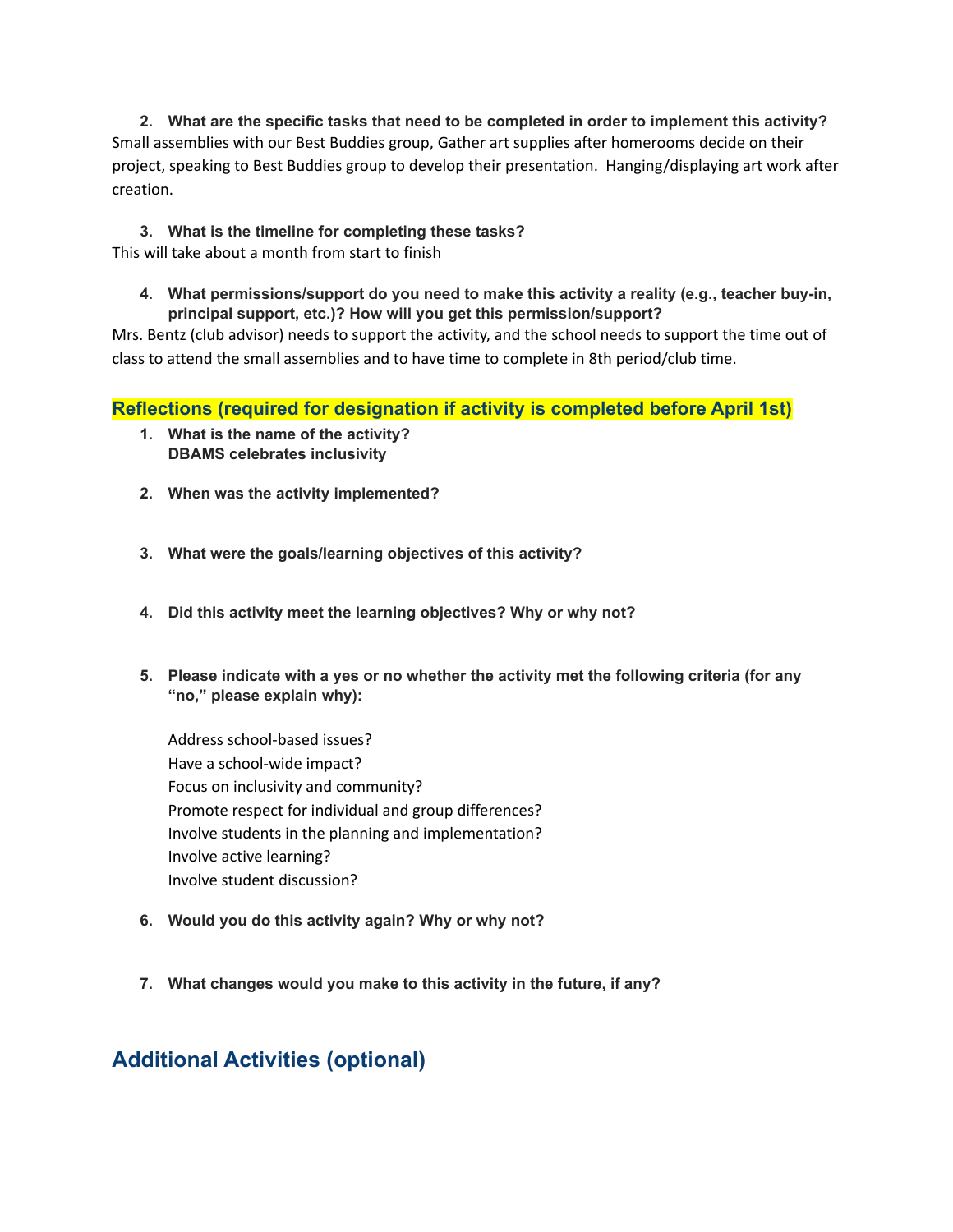#### **Team**

**1. Who on your committee is responsible for planning and implementing this activity?**

#### **Description**

- **1. What is the name of the activity?**
- **2. When will you implement the activity?**
- **3. What are the learning objectives of this activity (e.g., to provide students with tools to address bullying behavior when they see it, to increase awareness around the issue of xenophobia and how it shows up in our school, etc.)?**
- **4. How will you achieve these learning objectives?**
- **5. Will the activity** (check all that apply)**:**
- $\Box$  Address school-based issues?
- $\Box$  Have a school-wide impact?
- $\Box$  Focus on inclusivity and community?
- $\Box$  Promote respect for individual and group differences?
- $\Box$  Involve students in the planning and implementation?
- $\Box$  Involve active learning?
- $\Box$  Involve student discussion?
	- **6. How can you turn any unchecked box in question five to a checked box?**

#### **Logistics**

- **1. What resources do you need to implement this activity (e.g., videos, books, speakers, etc.)?**
- **2. What are the specific tasks that need to be completed in order to implement this activity?**
- **3. What is the timeline for completing these tasks?**
- **4. What permissions/support do you need to make this activity a reality (e.g., teacher buy-in, principal support, etc.)? How will you get this permission/support?**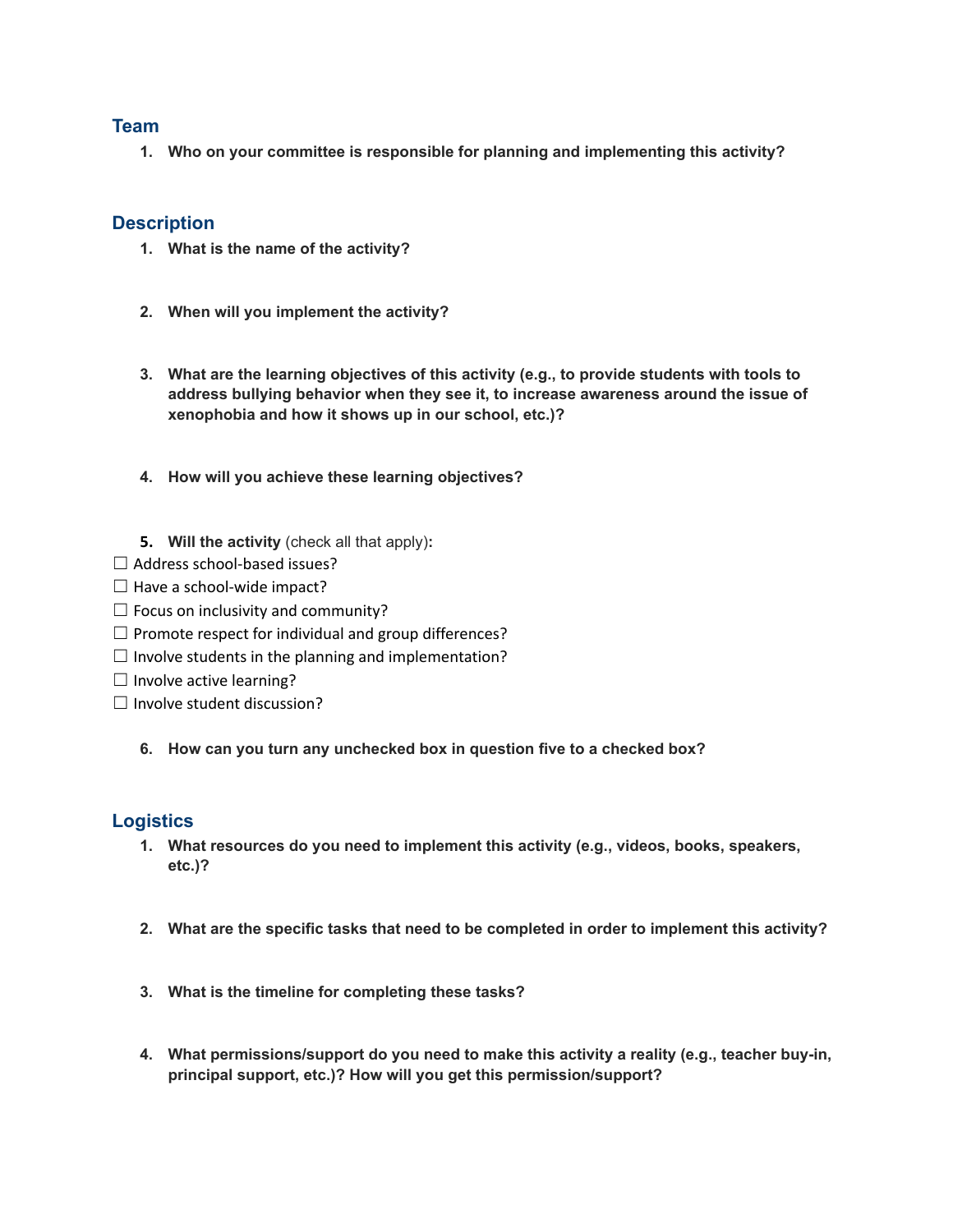#### **Reflections**

- **1. What is the name of the activity? We used two ADL lesson plans this year to address racism and discrimination.**
- **2. When was the activity implemented? In the fall and winter**
- **3. What were the goals/learning objectives of this activity? We wanted to address concerns that our students were being insensitive to others**

**4. Did this activity meet the learning objectives? Why or why not?** Yes. We got a lot of positive feedback that students learned a lot about students from other cultures

**5. Please indicate with a yes or no whether the activity met the following criteria (for any "no," please explain why):**

Address school-based issues? yes Have a school-wide impact?yes Focus on inclusivity and community? yes Promote respect for individual and group differences?yes Involve students in the planning and implementation?no (this is why I listed as additional-there were individuals who expressed wanting this, but not the particular group) Involve active learning?yes Involve student discussion?yes

**6. Would you do this activity again? Why or why not?** Yes, the lesson plans are excellent. They make addressing difficult issues much easier.

**7. What changes would you make to this activity in the future, if any?** Our students will have gone through this one this past year, so I would probably put it off for a few **years or review this with them and create an extension activity.**

# **Assessments**

### **School Climate Survey**

Use the questions below to help you analyze your school climate data for inspiration to develop and implement your No Place for Hate activities.

- **1. What surprised you the most when going through the school climate data?**
- **2. What priorities, if any, became apparent after reading the results of the school climate survey?**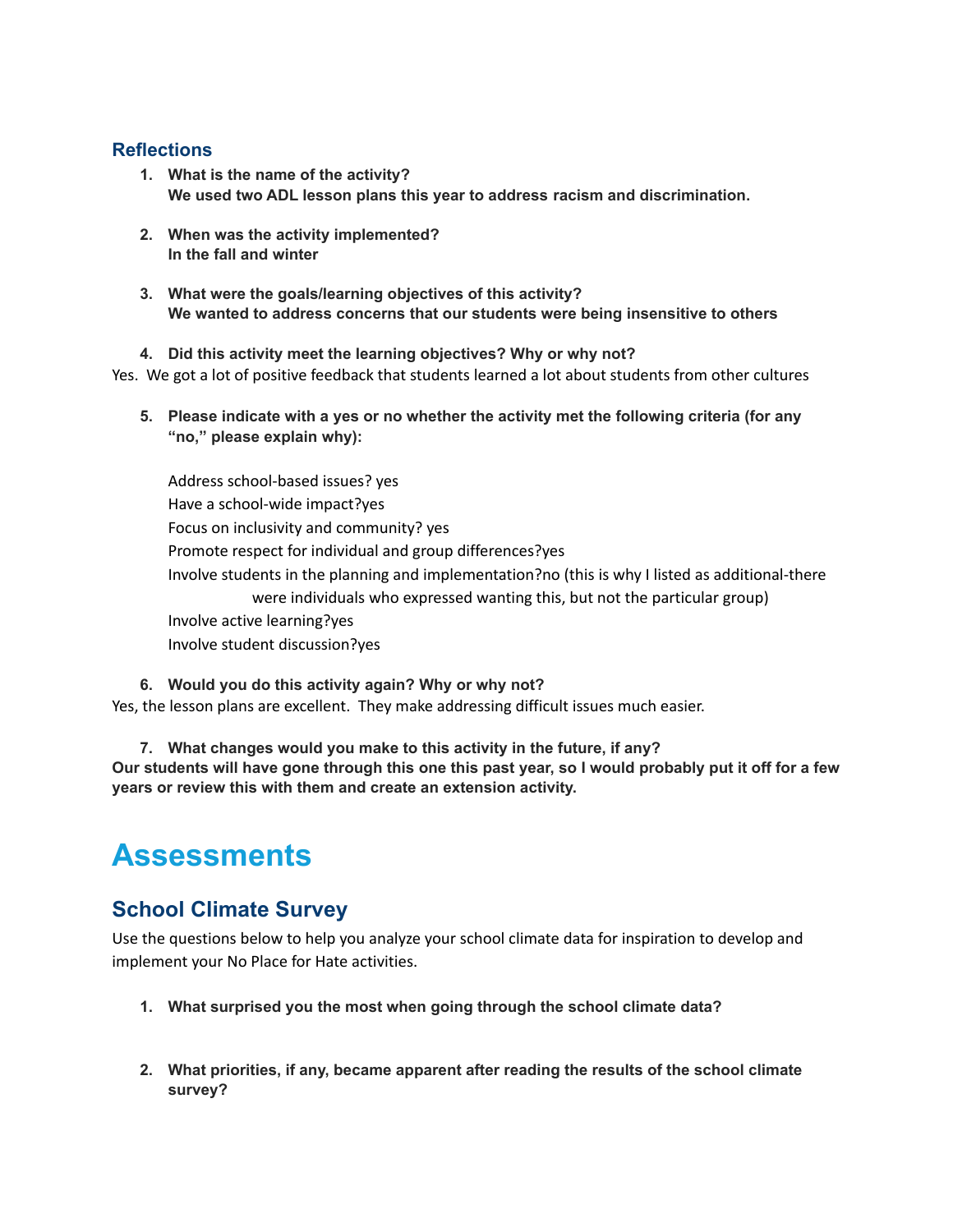- **3. What are some initial ideas on how to address the pressing issues identified in the climate survey results?**
- **4. How will you turn these ideas into reality? What support and resources do you need?**

### **Assessing Yourself and Your School**

In addition to forming a committee, signing the pledge and completing at least three activities that impact the entire student body, ADL recommends that you and members of your staff/administration complete the assessment found on pages 30 and 31 of the Coordinator Handbook and Resource Guide. This assessment will help you identify personal areas of growth as well as any schoolwide systems that may be contributing to a less inclusive learning environment. Once you complete the assessment, use the questions below to help you identify one or two things that you and your school can focus on to create a more inclusive space for learning.

#### **Personal Assessment**

- **1. What are some personal areas of growth, if any, that were identified after completing the assessment?**
- **2. What is one goal you would like to focus on based on the results of the assessment?**
- **3. What action(s) will you commit to in order to achieve this goal?**
- **4. How will you define and measure "success" related to this goal?**
- **5. What is the timeline in achieving this goal?**
- **6. How will you hold yourself accountable to this goal?**
- **7. What support/resources do you need to achieve this goal?**

#### **School Assessment**

**1. What are some areas of growth, if any, that were identified after completing the assessment?**